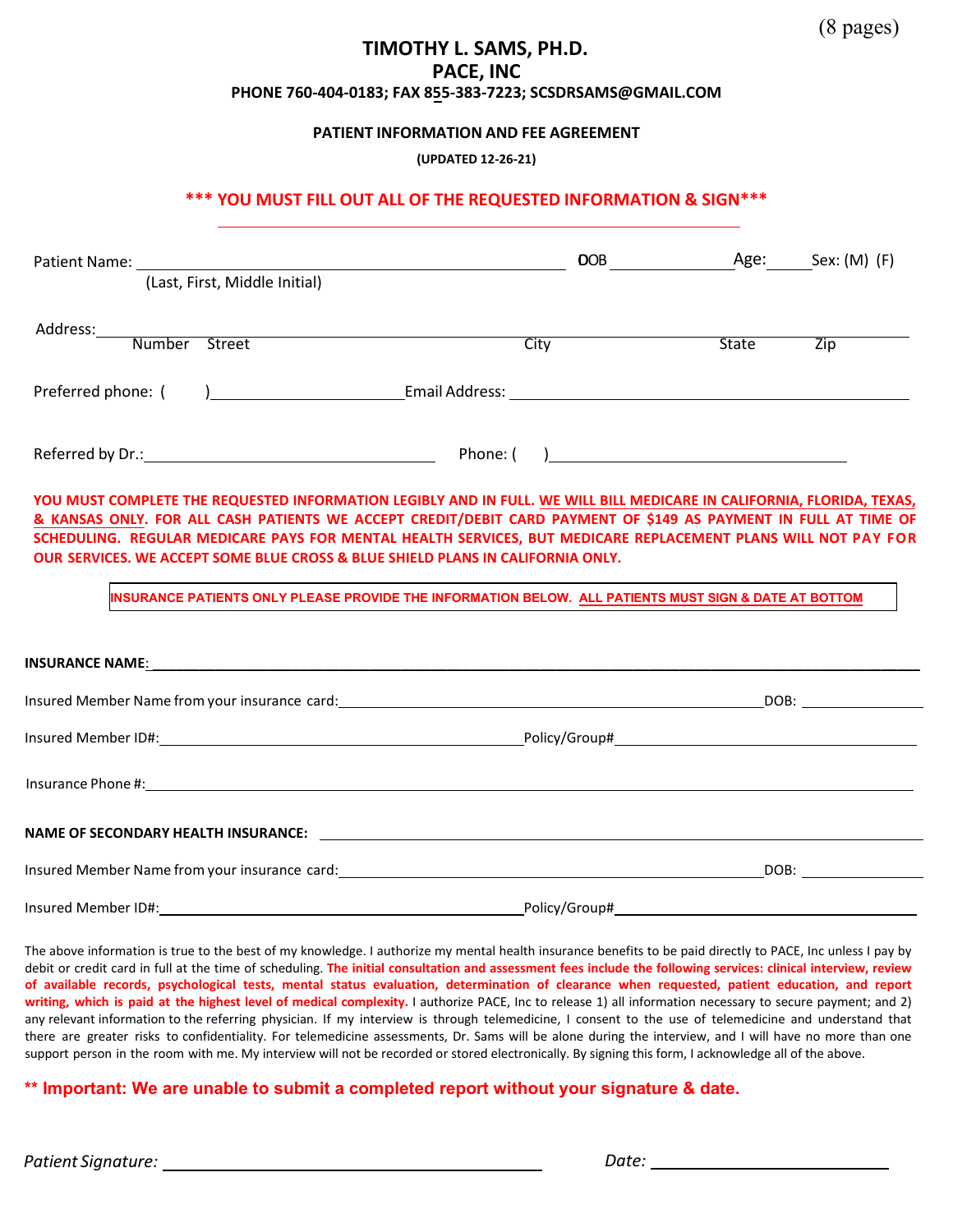SHORT FORM McGILL PAIN QUESTIONNAIRE and PAIN DIAGRAM

Date:

Name:

Check the column to indicate the level of your pain for each word, or leave blank if it does not apply to you.

|                  |                          | <b>Mild</b> | <b>Moderate</b> | <b>Severe</b> |
|------------------|--------------------------|-------------|-----------------|---------------|
| 1                | <b>Throbbing</b>         |             |                 |               |
| $\overline{2}$   | <b>Shooting</b>          |             |                 |               |
| 3                | <b>Stabbing</b>          |             |                 |               |
| $\boldsymbol{4}$ | <b>Sharp</b>             |             |                 |               |
| 5                | Cramping                 |             |                 |               |
| 6                | Gnawing                  |             |                 |               |
| 7                | <b>Hot-Burning</b>       |             |                 |               |
| 8                | <b>Aching</b>            |             |                 |               |
| 9                | Heavy                    |             |                 |               |
| 10               | <b>Tender</b>            |             |                 |               |
| 11               | <b>Splitting</b>         |             |                 |               |
| 12               | <b>Tiring-Exhausting</b> |             |                 |               |
| 13               | <b>Sickening</b>         |             |                 |               |
| 14               | Fearful                  |             |                 |               |
| 15               | <b>Cruel Punishing</b>   |             |                 |               |



**Mark or comment on the above figure where you have your pain.**

## Indicate on the line in the box below how bad your pain is

| NO PAIN |     |  |    | <b>WORST POSSIBLE PAIN</b> |     |
|---------|-----|--|----|----------------------------|-----|
|         |     |  |    |                            |     |
| S       | /33 |  | 12 | <b>VAS</b>                 | /10 |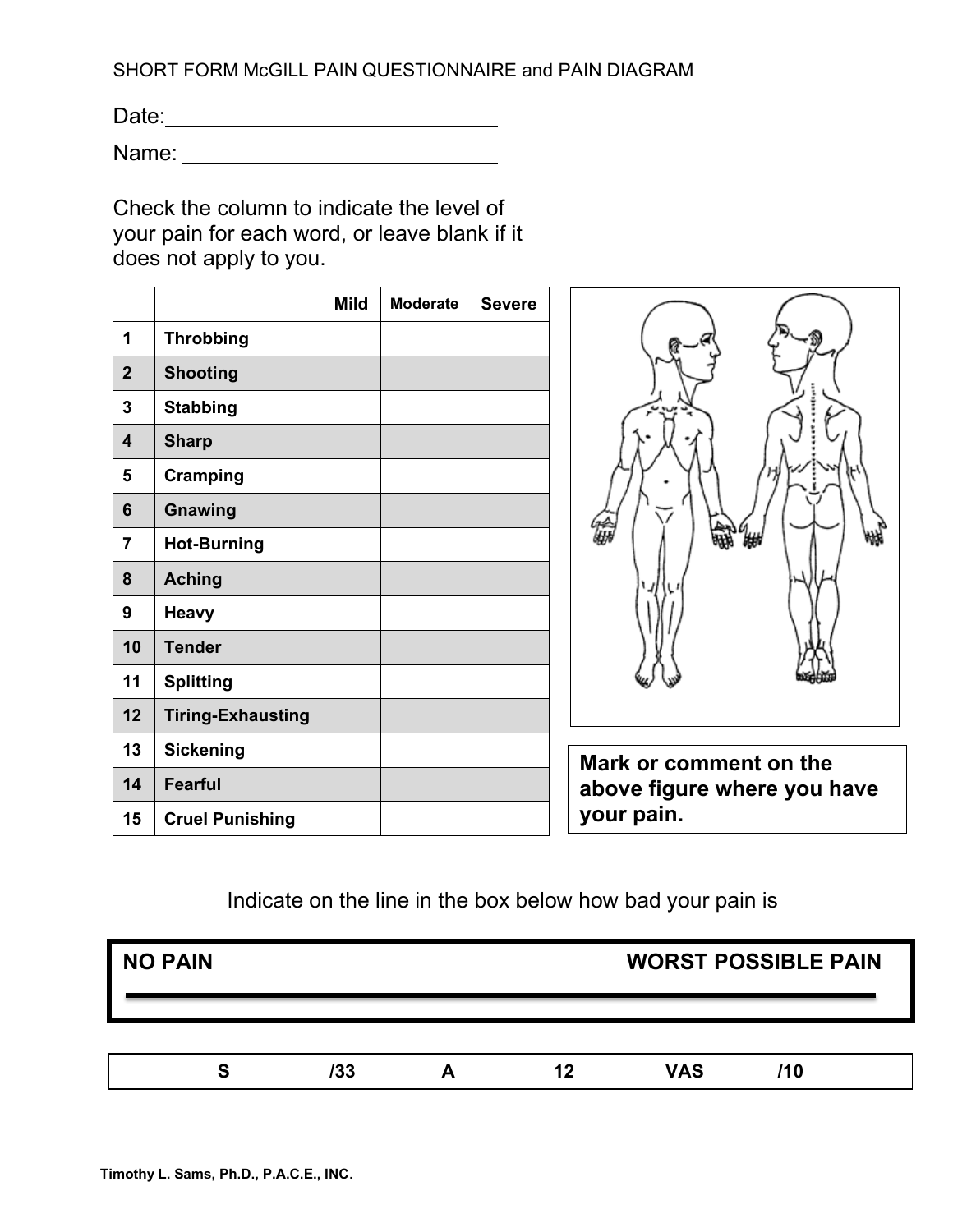# **Oswestry Disability Index** Name: Date: Date: Date:

|        | Section 1 - Pain Intensity                                                            |        | Section 7 - Sleeping                                                  |
|--------|---------------------------------------------------------------------------------------|--------|-----------------------------------------------------------------------|
| $\Box$ | I have no pain at the moment.                                                         | $\Box$ | My sleep is never disturbed by pain.                                  |
| $\Box$ | The pain is very mild at themoment.                                                   | $\Box$ | My sleep is occasionally disturbed by pain.                           |
| $\Box$ | The pain is moderate at the moment.                                                   | $\Box$ | Because of pain, I have less than 6 hours sleep.                      |
| $\Box$ | The pain is fairly severe at the moment.                                              | $\Box$ | Because of pain, I have less than 4 hourssleep.                       |
| $\Box$ | The pain is very severe at the moment.                                                | $\Box$ | Because of pain, I have less than 2 hours sleep.                      |
| $\Box$ | The pain is the worst imaginable at the moment                                        | $\Box$ | Pain prevents me from sleeping at all.                                |
|        |                                                                                       |        |                                                                       |
|        | Section 2 - Personal Care (washing, dressing, etc.)                                   |        | Section 8 - Sex life (if applicable)                                  |
| $\Box$ | I can look after myself normally but it is verypainful.                               | $\Box$ | My sex life is normal and causes no extra pain.                       |
| $\Box$ | I can look after myself normally but it is verypainful.                               | $\Box$ | My sex life is normal but causes some extra pain.                     |
| $\Box$ | It is painful to look after myself and I am slow                                      | $\Box$ | My sex life is nearly normal but is very painful.                     |
|        | and careful.                                                                          | $\Box$ | My sex life is severely restricted by pain.                           |
| $\Box$ | I need some help but manage most of my personal care.                                 | $\Box$ | My sex life is nearly absent because of pain.                         |
| $\Box$ | I need help every day in most aspects of my                                           | $\Box$ | Pain prevents any sex life at all.                                    |
|        | personal care.                                                                        |        |                                                                       |
| $\Box$ | I need help every day in most aspects of self-care.                                   |        |                                                                       |
| $\Box$ | I do not get dressed, wash with difficulty, and stay                                  |        |                                                                       |
|        | in bed.<br>Section 3 - Lifting                                                        |        | Section 9 - Social Life                                               |
|        | I can lift heavy weights without extra pain.                                          |        |                                                                       |
| $\Box$ |                                                                                       | $\Box$ | My social life is normal and cause me no extra pain.                  |
| $\Box$ | I can lift heavy weights but it gives extra pain.                                     | $\Box$ | My social life is normal but increases the degree of pain.            |
| $\Box$ | Pain prevents me from lifting heavy weights off                                       | $\Box$ | Pain has no significant effect on my social life apart                |
|        | the floor, but I can manage if they are<br>conveniently positioned (i.e. on a table). |        | from limiting my more energetic interests, i.e.<br>sports.            |
|        | Pain prevents me from lifting heavy weights, but I                                    |        | Pain has restricted my social life and I do not go out                |
| $\Box$ | can manage light to medium weights if they are                                        | □      | as often.                                                             |
|        | conveniently positioned.                                                              | $\Box$ | Pain has restricted social life to my home.                           |
| $\Box$ | I can lift only very light weights.                                                   |        | I have no social life because of pain.                                |
| $\Box$ | I cannot lift or carry anything at all.                                               | $\Box$ |                                                                       |
|        | <b>Section 4 - Walking</b>                                                            |        | Section 10 - Traveling                                                |
| $\Box$ | Pain does not prevent me walking any distance.                                        | $\Box$ | I can travel anywhere without pain.                                   |
| $\Box$ | Pain prevents me walking more than 1 mile.                                            | $\Box$ | I can travel anywhere but it gives extra pain.                        |
| $\Box$ | Pain prevents me walking more than $\frac{1}{4}$ of a mile.                           | $\Box$ | Pain is bad but I manage journeys of over two hours.                  |
| $\Box$ | Pain prevents me walking more than 100 yards.                                         | $\Box$ | Pain restricts me to short necessary journeys under                   |
| $\Box$ | I can only walk using a stick or crutches.                                            |        | 30 minutes.                                                           |
| $\Box$ | I am in bed most of the time and have to crawl to                                     | $\Box$ | Pain prevents me from traveling except to                             |
|        | the toilet.                                                                           |        | receive treatment.                                                    |
|        | <b>Section 5 - Sitting</b>                                                            |        | <b>Section 11 - Previous Treatment</b>                                |
| $\Box$ | I can sit in any chair as long as I like.                                             | $\Box$ | Over the past three months have you received                          |
| $\Box$ | I can sit in my favorite chair as long as I like.                                     |        | treatment, tablets or medicines of any kind for                       |
| $\Box$ | Pain prevents me from sitting for more than 1 hour.                                   |        | your back or leg pain? Please check the                               |
| $\Box$ | Pain prevents me from sitting for more than 1/2 hour.                                 |        | appropriate box.                                                      |
| $\Box$ | Pain prevents me from sitting for more than 10minutes.                                | $\Box$ | <b>No</b>                                                             |
| $\Box$ | Pain prevents me from sitting at all.                                                 | $\Box$ | Yes (if yes, please state the type of treatment you<br>have received) |
|        | Section 6 - Standing                                                                  |        |                                                                       |
| $\Box$ | I can stand as long as I want without extra pain.                                     |        |                                                                       |
| $\Box$ | I can stand as long as I want but it gives me extra pain.                             |        |                                                                       |
|        | Pain prevents me from standing more than 1 hour.                                      |        |                                                                       |
| $\Box$ |                                                                                       |        |                                                                       |
| $\Box$ | Pain prevents me from standing for more than 1/2<br>an hour.                          |        |                                                                       |
|        | Pain prevents me from standing for more than                                          |        |                                                                       |
| $\Box$ | 10 minutes.                                                                           |        |                                                                       |
| $\Box$ | Pain prevents me from standing at all.                                                |        |                                                                       |

**Timothy L. Sams, Ph.D., P.A.C.E., INC**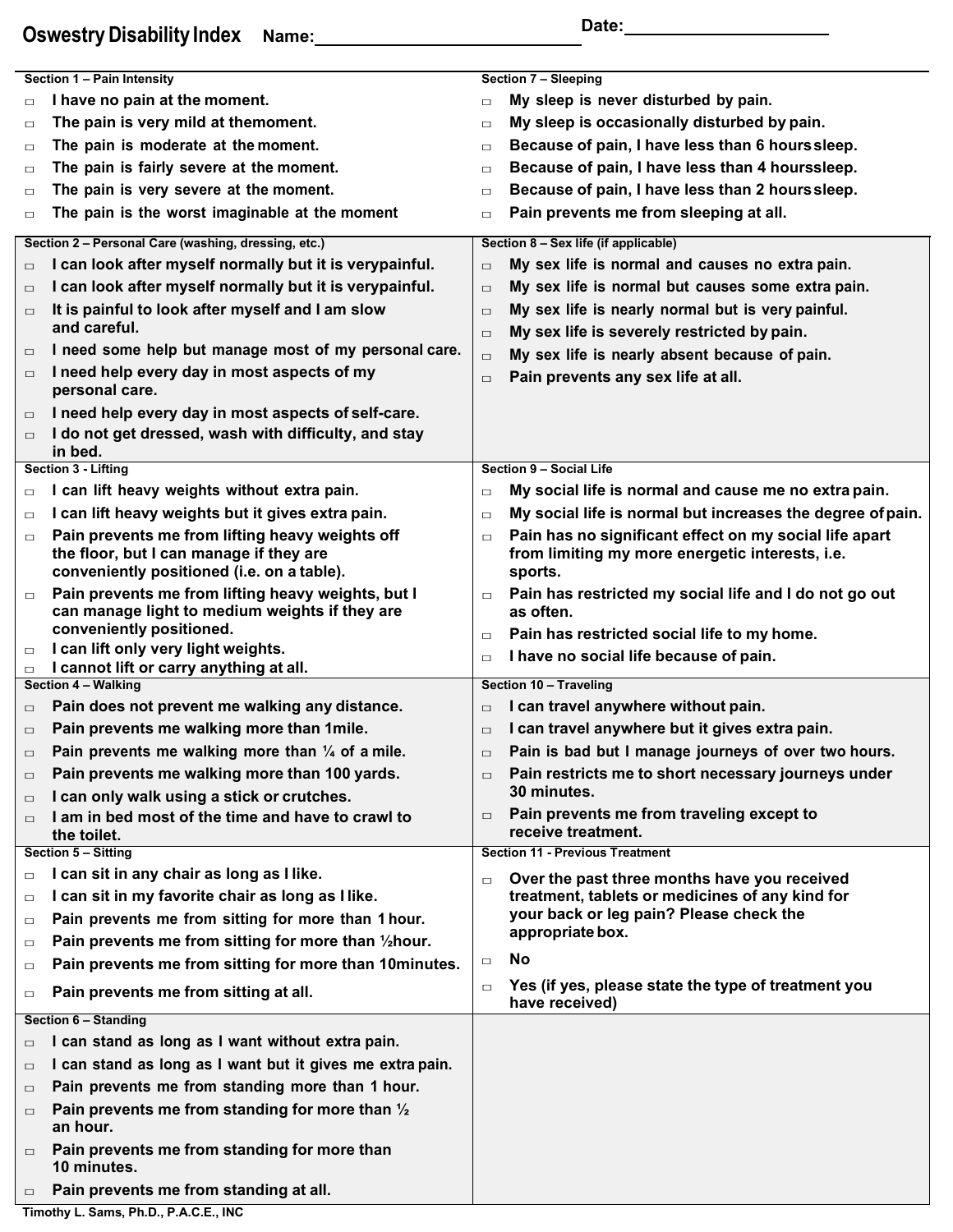# **Zung Self-rating Anxiety Scale**

#### **Name: Date:**

**Listed below are 20 statements. Please read each one carefully and decide how much the statement describes**

| How you have been feeling during the past week.<br>Circle the appropriate number for each statement. | None or<br>a little of<br>the time | <b>Some</b><br>of the<br>time | Good<br>part<br>of the<br>time | Most or<br>all of the<br>time |
|------------------------------------------------------------------------------------------------------|------------------------------------|-------------------------------|--------------------------------|-------------------------------|
| 1. I feel more nervous and anxious than usual.                                                       | 1                                  | $\overline{2}$                | 3                              | 4                             |
| 2. I feel afraid for no reason at all.                                                               | 1                                  | $\overline{2}$                | 3                              | 4                             |
| 3. I get upset easily or feel panicky.                                                               | 1                                  | $\overline{2}$                | 3                              | 4                             |
| 4. I feel like I'm falling apart and going to pieces.                                                | 1                                  | $\overline{2}$                | 3                              | 4                             |
| 5. I feel that everything is all right and nothing bad will happen.                                  | 4                                  | 3                             | $\overline{2}$                 | 1                             |
| 6. My arms and legs shake and tremble.                                                               | 1                                  | $\overline{2}$                | 3                              | 4                             |
| 7. I am bothered by headaches, neck and back pains.                                                  | 1                                  | $\overline{2}$                | 3                              | 4                             |
| 8. I feel weak and get tired easily.                                                                 | 1                                  | $\overline{2}$                | 3                              | 4                             |
| 9. I feel calm and can sit still easily.                                                             | 4                                  | 3                             | $\overline{2}$                 | 1                             |
| 10. I can feel my heart beating fast.                                                                | 1                                  | $\overline{2}$                | 3                              | 4                             |
| 11. I am bothered by dizzy spells.                                                                   | 1                                  | $\overline{2}$                | 3                              | 4                             |
| 12. I have fainting spells or feel faint.                                                            | 1                                  | $\overline{2}$                | 3                              | 4                             |
| 13. I can breathe in and out easily.                                                                 | 4                                  | 3                             | $\overline{2}$                 | 1                             |
| 14. I get feelings of numbness and tingling in my fingers and toes.                                  | 1                                  | $\overline{2}$                | 3                              | 4                             |
| 15. I am bothered by stomachaches or indigestion.                                                    | 1                                  | $\overline{2}$                | 3                              | 4                             |
| 16. I have to empty my bladder often.                                                                | 1                                  | $\overline{2}$                | 3                              | 4                             |
| 17. My hands are usually dry and warm.                                                               | 4                                  | 3                             | $\overline{2}$                 | 1                             |
| 18. My face gets hot and blushes.                                                                    | 1                                  | $\overline{2}$                | 3                              | 4                             |
| 19. I fall asleep easily and get a good night's rest.                                                | 4                                  | 3                             | $\overline{2}$                 | 1                             |
| 20. I have nightmares.                                                                               | 1                                  | $\overline{2}$                | 3                              | 4                             |

Timothy L. Sams, Ph.D., P.A.C.E., INC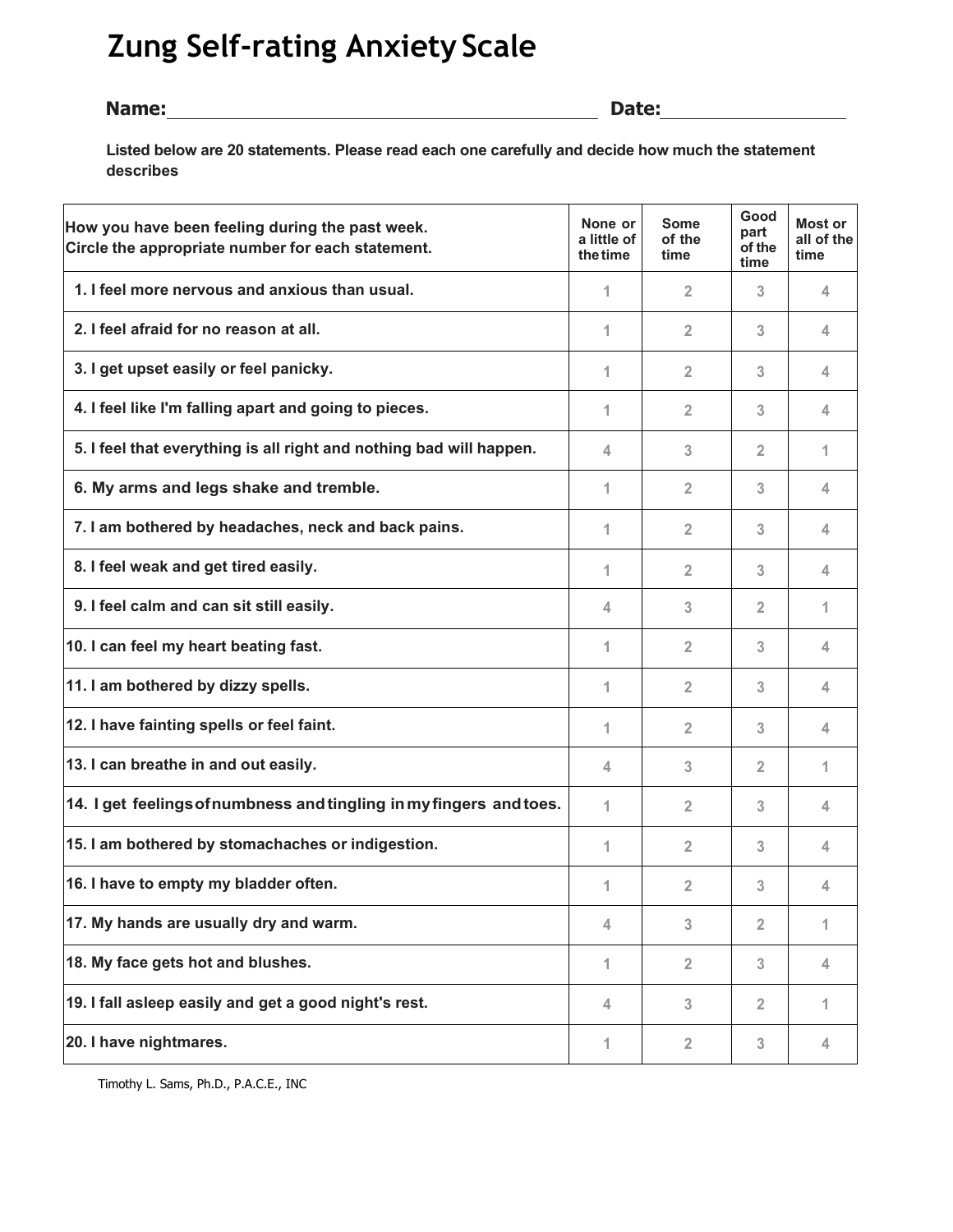## **Zung Self-Rating Depression Scale (SDS)**

For each item below, please place a check mark  $(v)$  in the column which best describes how often you felt or behaved this way during the past several days

| Place check mark $(\checkmark)$ in correct column.            | A little of<br>the time | Some of<br>the time | Good part<br>of the time | <b>Most of</b><br>the time |
|---------------------------------------------------------------|-------------------------|---------------------|--------------------------|----------------------------|
| 1. I feel down-hearted and blue.                              |                         |                     |                          |                            |
| 2. Morning is when I feel the best.                           |                         |                     |                          |                            |
| 3. I have crying spells or feel like it.                      |                         |                     |                          |                            |
| 4. I have trouble sleeping at night.                          |                         |                     |                          |                            |
| 5. I eat as much as I used to.                                |                         |                     |                          |                            |
| 6. I still enjoy sex.                                         |                         |                     |                          |                            |
| 7. I notice that I am losing weight.                          |                         |                     |                          |                            |
| 8. I have trouble with constipation.                          |                         |                     |                          |                            |
| 9. My heart beats faster than usual.                          |                         |                     |                          |                            |
| 10. I get tired for no reason.                                |                         |                     |                          |                            |
| 11. My mind is as clear as it used to be.                     |                         |                     |                          |                            |
| 12. I find it easy to do the things I used to.                |                         |                     |                          |                            |
| 13. I am restless and can't keep still.                       |                         |                     |                          |                            |
| 14. I feel hopeful about the future.                          |                         |                     |                          |                            |
| 15. I am more irritable than usual.                           |                         |                     |                          |                            |
| 16. I find it easy to make decisions.                         |                         |                     |                          |                            |
| 17. I feel that I am useful and needed.                       |                         |                     |                          |                            |
| 18. My life is pretty full.                                   |                         |                     |                          |                            |
| 19. I feel that others would be better off if I<br>were dead. |                         |                     |                          |                            |
| 20. I still enjoy the things I used to do.                    |                         |                     |                          |                            |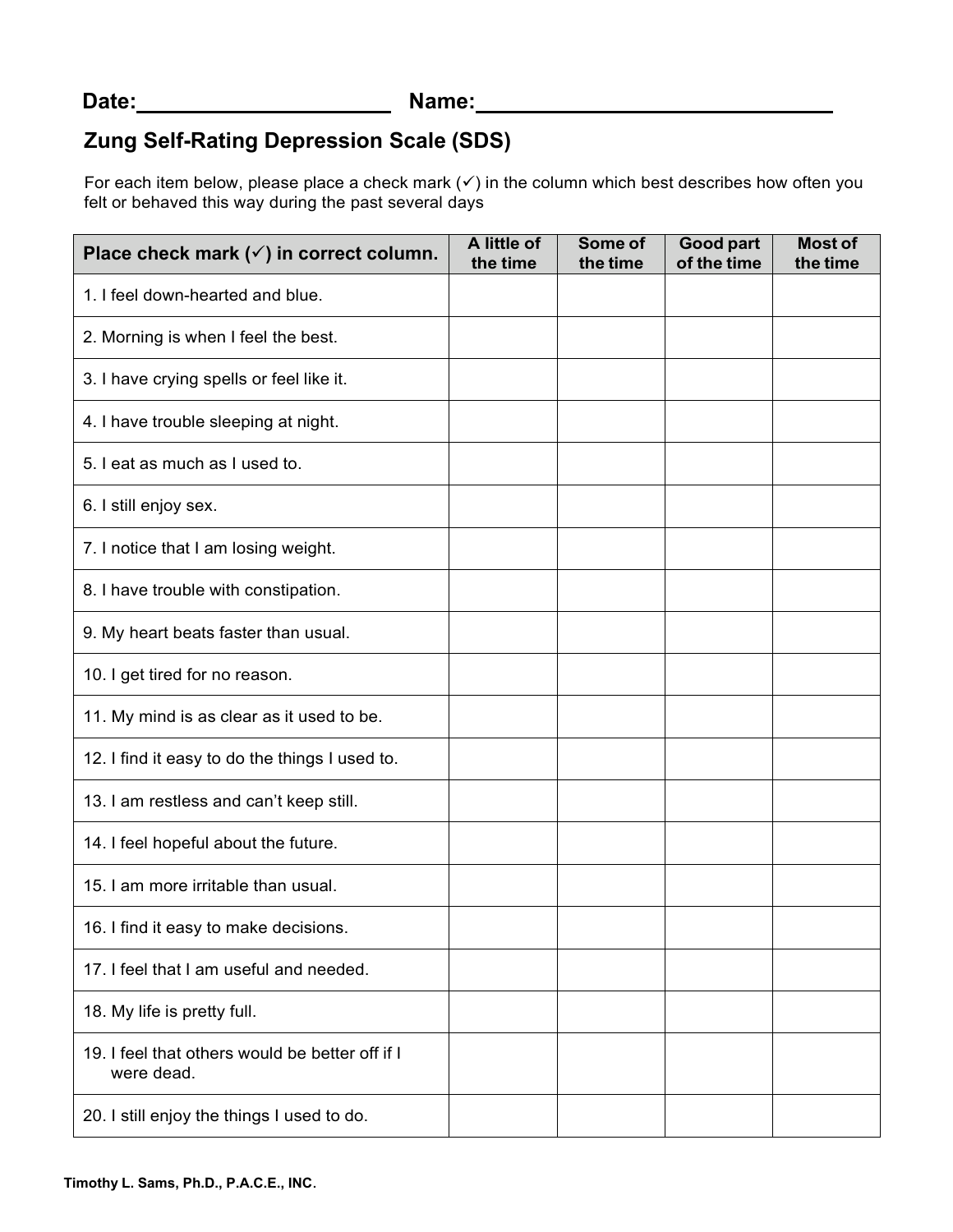### **FATIGUE SEVERITY SCALE (FSS)**

**Date Name**

Please circle the number between 1 and 7 which you feel best fits the following statements. This refers to your usual way of life within the last week. 1 indicates "strongly disagree" and 7 indicates "strongly agree."

| Read and circle a number.                                                          |   |                |   | Strongly Disagree $\rightarrow$ Strongly Agree |   |   |   |
|------------------------------------------------------------------------------------|---|----------------|---|------------------------------------------------|---|---|---|
| 1. My motivation is lower when I am<br>fatigued.                                   | 1 | 2              | 3 | 4                                              | 5 | 6 | 7 |
| 2. Exercise brings on my fatigue.                                                  | 1 | $\mathfrak{p}$ | 3 | 4                                              | 5 | 6 | 7 |
| 3. I am easily fatigued.                                                           | 1 | $\mathcal{P}$  | 3 | 4                                              | 5 | 6 | 7 |
| 4. Fatigue interferes with my<br>physical functioning.                             | 1 | $\mathfrak{p}$ | 3 | $\overline{\mathbf{4}}$                        | 5 | 6 | 7 |
| 5. Fatigue causes frequent<br>problems for me.                                     | 1 | $\mathfrak{p}$ | 3 | $\overline{\mathbf{4}}$                        | 5 | 6 | 7 |
| 6. My fatigue prevents sustained<br>physical functioning.                          | 1 | $\mathfrak{p}$ | 3 | $\boldsymbol{\Delta}$                          | 5 | 6 | 7 |
| 7. Fatigue interferes with carrying<br>out certain duties and<br>responsibilities. | 1 | $\mathcal{P}$  | 3 | $\overline{\mathbf{4}}$                        | 5 | 6 | 7 |
| 8. Fatigue is among my most disabling<br>symptoms.                                 | 1 | $\mathfrak{p}$ | 3 | $\overline{4}$                                 | 5 | 6 | 7 |
| 9. Fatigue interferes with my work,<br>family,<br>or social life.                  | 1 | $\overline{2}$ | 3 | $\boldsymbol{\Delta}$                          | 5 | 6 | 7 |

### **VISUAL ANALOGUE FATIGUE SCALE (VAFS)**

Please mark an "X" on the number line which describes your global fatigue with 0 being worst and 10 being normal.

|  | 1 2 3 4 5 6 7 8 9 |  |  |  |  |
|--|-------------------|--|--|--|--|
|  |                   |  |  |  |  |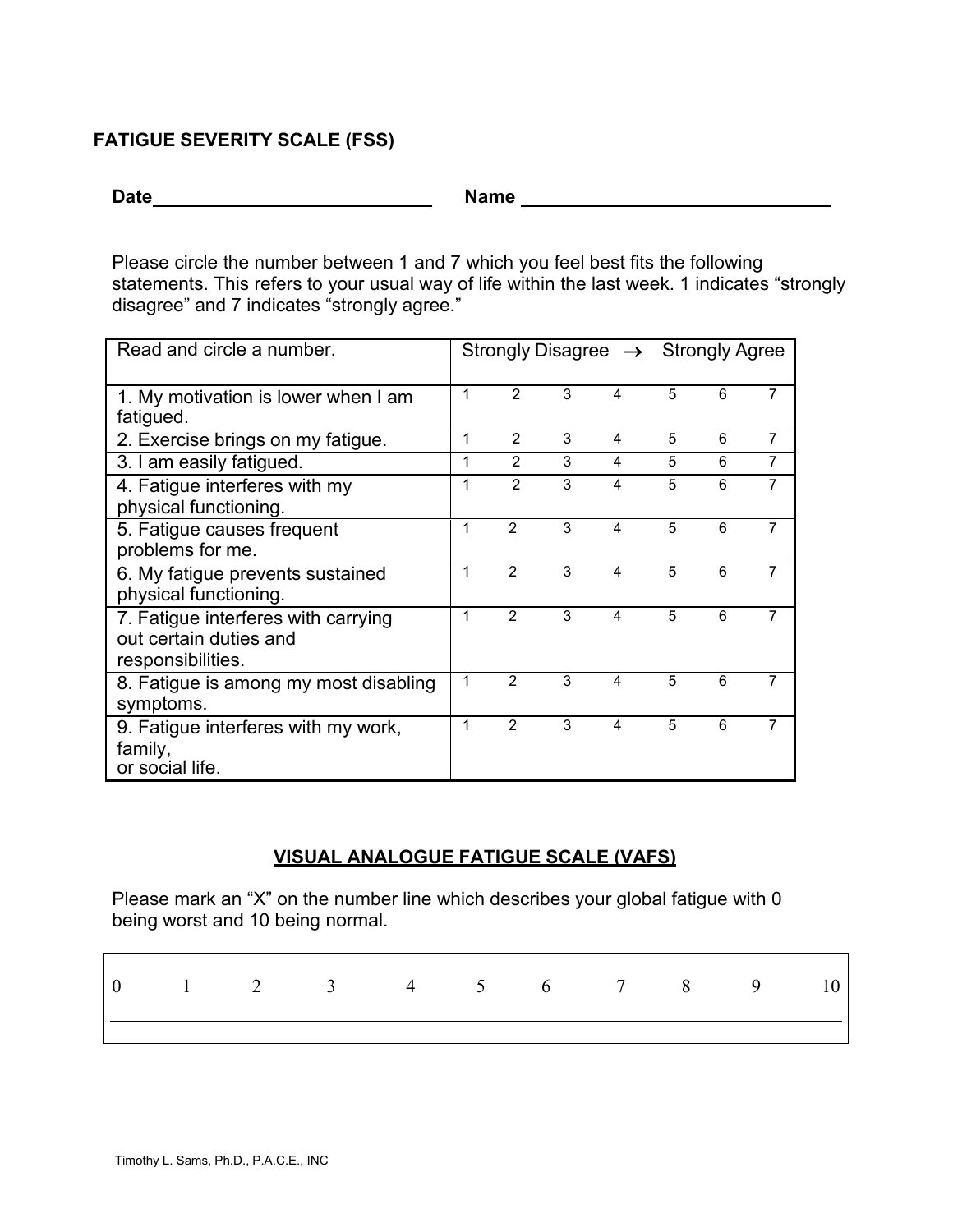## **Current Opioid Misuse Measure (COMM)®**

Please answer each question as honestly as possible. Keep in mind that we are only asking about the past 30 days. There are no right or wrong answers. If you are unsure about how to answer the question, please give the best answer you can.

|                                                                                                                                                                                                                                 | <b>Never</b> | Seldo       | Sometim     | Often       | Very         |
|---------------------------------------------------------------------------------------------------------------------------------------------------------------------------------------------------------------------------------|--------------|-------------|-------------|-------------|--------------|
| Please answer the questions using the following scale:                                                                                                                                                                          | 0            |             |             | 3           | 4            |
| 1. In the past 30 days, how often have you had trouble with thinking clearly or had memory<br>problems?                                                                                                                         | 0            | 0           | $\mathbf 0$ | $\Omega$    | 0            |
| 2. In the past 30 days, how often do people complain that you are not completing necessary tasks? (i.e.,<br>doing things that need to be done, such as going to class, work or appointments)                                    | 0            | O           | O           | 0           | O            |
| 3.<br>In the past 30 days, how often have you had to go to someone other than your prescribing physician to<br>get sufficient pain relief from medications? (i.e., another doctor, the Emergency Room, friends, street sources) | 0            | $\mathbf 0$ | 0           | 0           | 0            |
| In the past 30 days, how often have you taken your medications differently from how they are<br>4.<br>prescribed?                                                                                                               | 0            | 0           | 0           | 0           | 0            |
| 5. In the past 30 days, how often have you seriously thought about hurting yourself?                                                                                                                                            | 0            | $\mathbf 0$ | $\mathbf 0$ | $\mathbf 0$ | 0            |
| 6. In the past 30 days, how much of your time was spent thinking about opioid medications (having<br>enough, taking them, dosing schedule, etc.)?                                                                               | $\mathbf 0$  | $\mathbf 0$ | O           | O           | 0            |
| 7. In the past 30 days, how often have you been in an argument?                                                                                                                                                                 | $\mathbf 0$  | 0           | $\mathbf 0$ | $\mathbf 0$ | $\mathbf 0$  |
| 8. In the past 30 days, how often have you been in an argument?                                                                                                                                                                 | 0            | $\mathbf 0$ | 0           | 0           | $\mathbf 0$  |
| 9. In the past 30 days, how often have you needed to take pain medications belonging to someone else?                                                                                                                           | 0            | $\mathbf 0$ | 0           | 0           | 0            |
| 10. In the past 30 days, how often have you been worried about how you're handling your<br>medications?                                                                                                                         | 0            | 0           | O           | 0           | 0            |
| 11. In the past 30 days, how often have others been worried about how you're handling your<br>medications?                                                                                                                      | 0            | O           | $\Omega$    | O           | O            |
| 12. In the past 30 days, how often have you had to make an emergency phone call or show up at the<br>clinic without an appointment?                                                                                             | 0            | Ο           | O           | 0           | O            |
| 13. In the past 30 days, how often have you gotten angry with people?                                                                                                                                                           | 0            | O           | O           | O           | 0            |
| 14. In the past 30 days, how often have you had to take more of your medication than<br>prescribed?                                                                                                                             | $\mathbf 0$  | $\mathbf 0$ | $\mathbf 0$ | $\mathbf 0$ | $\mathbf{O}$ |
| 15. In the past 30 days, how often have you borrowed pain medication from someone else?                                                                                                                                         | 0            | $\mathbf 0$ | $\mathbf 0$ | $\mathbf 0$ | $\mathbf 0$  |
| 16. In the past 30 days, how often have you used your pain medicine for symptoms other than for pain (e.g., to<br>help you sleep, improve your mood, or relieve stress)?                                                        | 0            | O           | O           | 0           | 0            |
| 17. In the past 30 days, how often have you had to visit the Emergency Room?                                                                                                                                                    | 0            | O           | 0           | 0           | $\mathbf 0$  |